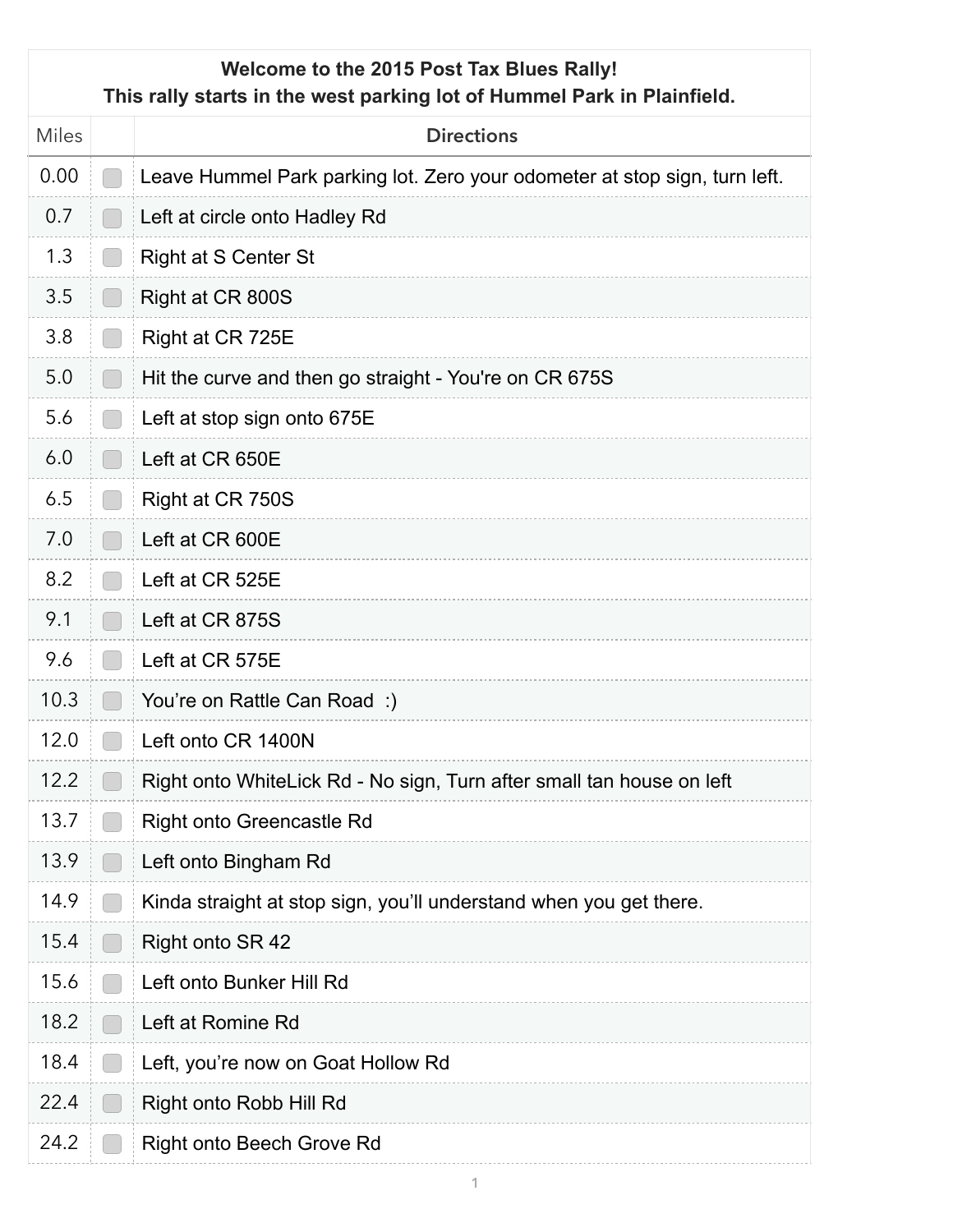| <b>Miles</b> |                                                | <b>Directions</b>                                                                                  |
|--------------|------------------------------------------------|----------------------------------------------------------------------------------------------------|
| 27.2         |                                                | Left onto SR39 - Caution! Caution! Caution! CTDNS                                                  |
| 27.6         | $\begin{pmatrix} 1 & 1 \end{pmatrix}$          | Veer right onto Lentz Tree Farm Rd                                                                 |
|              | $\begin{bmatrix} 1 & 1 \\ 1 & 1 \end{bmatrix}$ | You've been counting the Hidden Drive signs, haven't you?                                          |
| 29.0         | $\Box$                                         | Left at stop sign onto Baltimore Rd - stay on it!                                                  |
| 30.4         | $\begin{array}{ccc} \end{array}$               | Left at stop sign onto SR 142                                                                      |
| 32.2         | $\begin{bmatrix} 1 & 1 \end{bmatrix}$          | Straight at SR39 - CTDNS                                                                           |
| 35.1         | $\Box$                                         | Left at Goat Hollow Rd                                                                             |
| 37.4         | $\Box$                                         | <b>Right onto Observatory Rd</b>                                                                   |
| 39.5         |                                                | Straight across SR39 onto Old SR 67                                                                |
| 40.3         |                                                | Turn right onto East St.                                                                           |
| 40.4         |                                                | Turn right onto S Main, it turns into E Tidewater Rd - Stay on Tidewater to<br><b>Centerton Rd</b> |
| 42.2         |                                                | Right at stop sign onto Centerton Rd                                                               |
| 43.1         | $\Box$                                         | Left onto Blue Bluff Rd                                                                            |
| 43.5         | $\begin{pmatrix} 1 & 1 \end{pmatrix}$          | Right onto Milhon Rd. No sign!                                                                     |
| 44.3         | m.                                             | Straight at SR 67 CTDNS!                                                                           |
| 44.8         |                                                | Right at Robb Hill Rd.                                                                             |
|              |                                                | Right into Marathon gas station for a break!                                                       |
|              |                                                | OK, ready to roll?                                                                                 |
| 0.00         |                                                | Left out of Marathon onto Robb Hill Rd                                                             |
| 3.3          |                                                | Left at stop sign onto SR 39                                                                       |
| 5.5          | I.                                             | Right onto SR 67                                                                                   |
| 5.7          |                                                | Right onto Shelton Rd - a few bumps and low gear test ahead. Be awake!                             |
| 7.4          |                                                | Right at stop sign onto Wilbur Rd                                                                  |
| 8.1          |                                                | Left onto Middle Patton Park Rd. It will change into Lower Patton Park Rd                          |
| 12.1         |                                                | <b>Right onto Bain</b>                                                                             |
| 12.1         |                                                | Left onto Mosier                                                                                   |